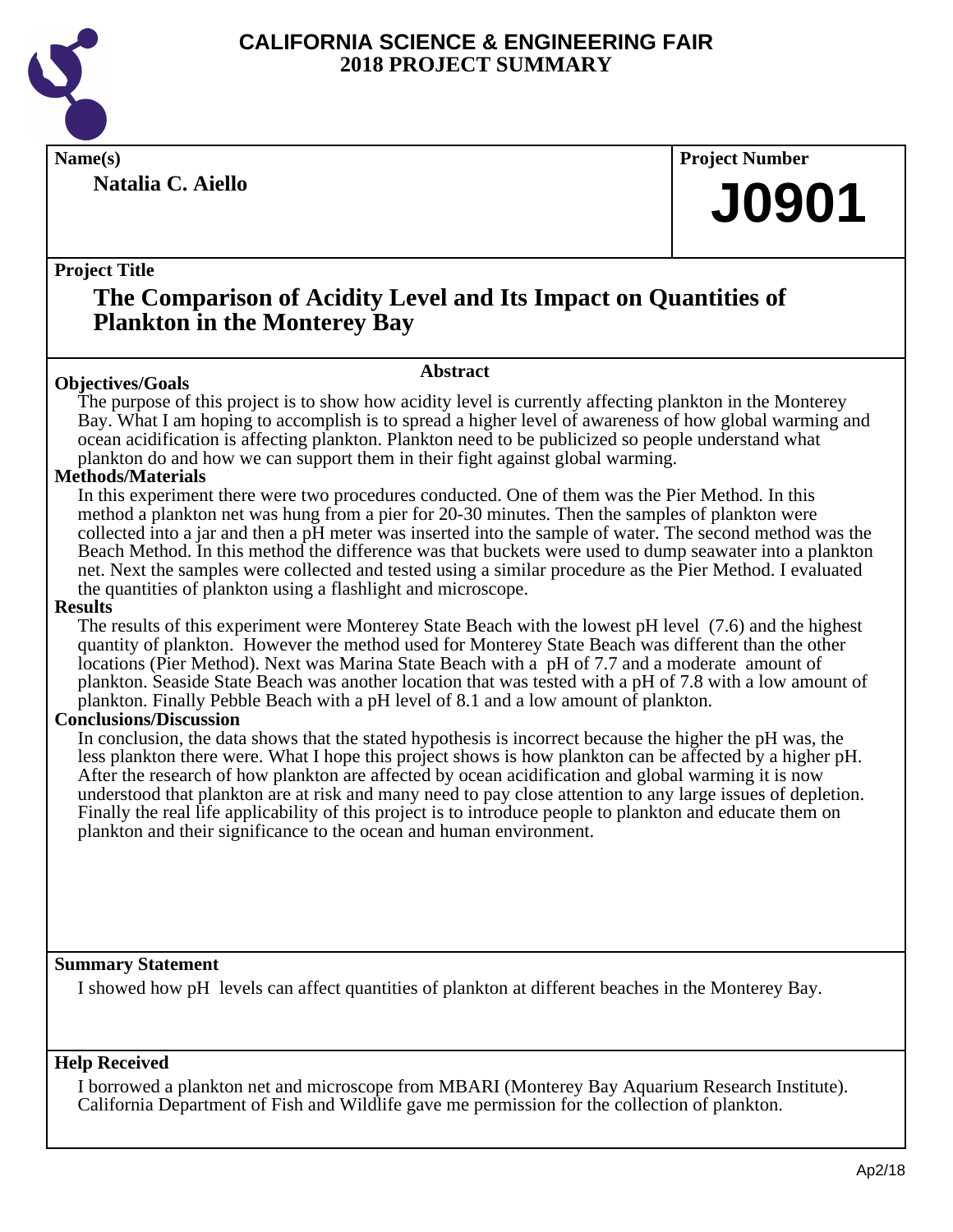

| <b>Project Title</b><br><b>Neutralizing Soil pH Levels</b><br><b>Abstract</b><br><b>Objectives/Goals</b><br>Our project displays a simulation of a common rainfall in the San Joaquin Valley. The objective is to<br>determine what rate common soils (sandy, silt, clay, and topsoil) found in this area neutralize the effects<br>of acid rain. By mixing lemon juice and water, we created the correct pH of acid rain (5.0). Through<br>careful testing, we were able to conclude that clay soil, a highly alkaline soil, neutralized the outcomes of<br>the acid rain at the fastest rate. In the end, we were able to infer that the initial amount of alkalinity in soil<br>will be a good indicator of how it will hold up to the pH of acid rain.<br><b>Methods/Materials</b><br>Soil pH tester, 4 different soil types, acid rain mixture, water. Measured soils' pH over 5 days after adding<br>acid rain mixture.<br><b>Results</b><br>Several different soil types were water with acid rain mixture. Soils of higher initial levels of alkalinity<br>tended to have a higher rate of change for pH.<br><b>Conclusions/Discussion</b><br>Results from our project indicate that clay soil, a highly alkaline soil, will neutralize the effects of acid<br>rain at a much faster rate than other common soils.<br>Our project displays a simulation of a common rainfall in the San Joaquin Valley and at what rate soils | Name(s)<br><b>Elizabeth Dahlberg; Allison Yee</b>                                                                                                                                            | <b>Project Number</b><br><b>J0902</b> |
|---------------------------------------------------------------------------------------------------------------------------------------------------------------------------------------------------------------------------------------------------------------------------------------------------------------------------------------------------------------------------------------------------------------------------------------------------------------------------------------------------------------------------------------------------------------------------------------------------------------------------------------------------------------------------------------------------------------------------------------------------------------------------------------------------------------------------------------------------------------------------------------------------------------------------------------------------------------------------------------------------------------------------------------------------------------------------------------------------------------------------------------------------------------------------------------------------------------------------------------------------------------------------------------------------------------------------------------------------------------------------------------------------------------------------------------|----------------------------------------------------------------------------------------------------------------------------------------------------------------------------------------------|---------------------------------------|
|                                                                                                                                                                                                                                                                                                                                                                                                                                                                                                                                                                                                                                                                                                                                                                                                                                                                                                                                                                                                                                                                                                                                                                                                                                                                                                                                                                                                                                       |                                                                                                                                                                                              |                                       |
|                                                                                                                                                                                                                                                                                                                                                                                                                                                                                                                                                                                                                                                                                                                                                                                                                                                                                                                                                                                                                                                                                                                                                                                                                                                                                                                                                                                                                                       |                                                                                                                                                                                              |                                       |
|                                                                                                                                                                                                                                                                                                                                                                                                                                                                                                                                                                                                                                                                                                                                                                                                                                                                                                                                                                                                                                                                                                                                                                                                                                                                                                                                                                                                                                       |                                                                                                                                                                                              |                                       |
|                                                                                                                                                                                                                                                                                                                                                                                                                                                                                                                                                                                                                                                                                                                                                                                                                                                                                                                                                                                                                                                                                                                                                                                                                                                                                                                                                                                                                                       |                                                                                                                                                                                              |                                       |
|                                                                                                                                                                                                                                                                                                                                                                                                                                                                                                                                                                                                                                                                                                                                                                                                                                                                                                                                                                                                                                                                                                                                                                                                                                                                                                                                                                                                                                       |                                                                                                                                                                                              |                                       |
|                                                                                                                                                                                                                                                                                                                                                                                                                                                                                                                                                                                                                                                                                                                                                                                                                                                                                                                                                                                                                                                                                                                                                                                                                                                                                                                                                                                                                                       |                                                                                                                                                                                              |                                       |
|                                                                                                                                                                                                                                                                                                                                                                                                                                                                                                                                                                                                                                                                                                                                                                                                                                                                                                                                                                                                                                                                                                                                                                                                                                                                                                                                                                                                                                       |                                                                                                                                                                                              |                                       |
|                                                                                                                                                                                                                                                                                                                                                                                                                                                                                                                                                                                                                                                                                                                                                                                                                                                                                                                                                                                                                                                                                                                                                                                                                                                                                                                                                                                                                                       | <b>Summary Statement</b>                                                                                                                                                                     |                                       |
|                                                                                                                                                                                                                                                                                                                                                                                                                                                                                                                                                                                                                                                                                                                                                                                                                                                                                                                                                                                                                                                                                                                                                                                                                                                                                                                                                                                                                                       | <b>Help Received</b><br>Our coach helped us decide to focus on soil types commonly found in the Central Valley. These<br>suggestions helped us make our project more relevant to our region. |                                       |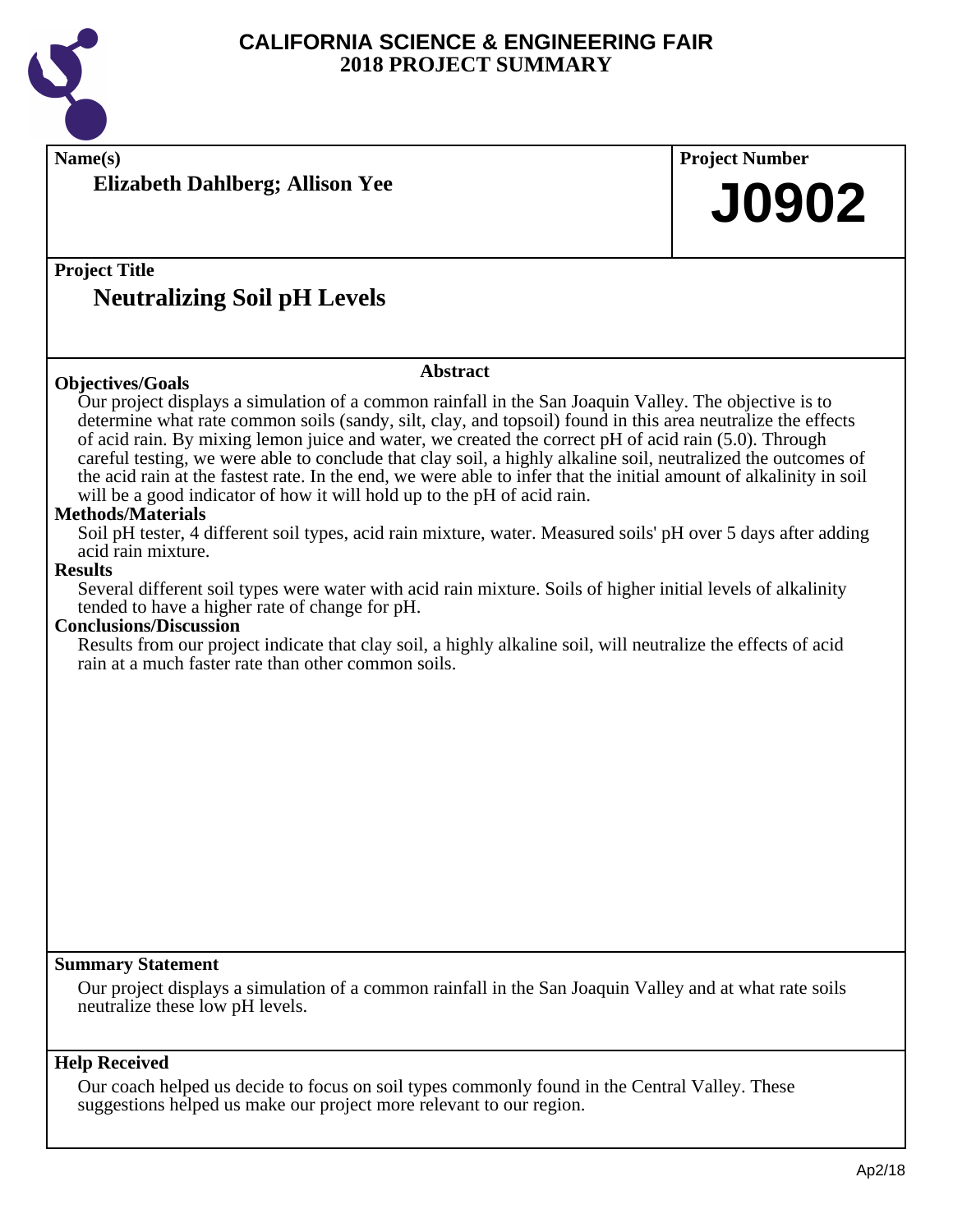

**Vedant V. Janapaty**

**Name(s) Project Number**

## **J0903**

### **Project Title**

### **Redirecting Water to the Roots: An Effective Way to Increase Water Absorbency**

### **Abstract**

**Objectives/Goals** About 31.4 million acres are irrigated with sprinkler systems. In addition, 26.2 million acres are irrigated with surface water. Surface water evaporation is a key reason for loss of water in farms. The purpose of my experiment was to investigate if delivering water directly to the roots of trees and plants is more effective than sprinkling water at the surface. I hypothesized that delivering water directly to the root is at least 2-times more effective.

### **Methods/Materials**

Soil samples were prepared into four experimental groups. Control Group (Group 1) consists of samples of soil where 100 ml is sprinkled on the surface. Three other groups were also tested where 100 ml is poured at a depth of 10.16 cm (Group2), 50 ml is poured at a depth of 10.16 cm (Group3), and 25 ml is poured at a depth of 10.16 cm (Group4). The moisture level was measured at a depth of 10.16cm at various times over 5-days using a Vigoro moisture meter. The independent variables in my experiment were 1) location of delivering water to the plant (surface vs depth) and 2) the amount of water. The dependent variable is the moisture level at 10.16cm depth. Control variables are temperature, atmospheric humidity, wind, and soil type.

### **Results**

Results of this experiment show that at least 4-times less water can be delivered to the root to maintain the same moisture level as water delivered at the surface. Repeatable results were obtained over six trials.

### **Conclusions/Discussion**

When water is sprinkled at the surface, surface water evaporation reduces the available moisture to the roots. When water is delivered deeper under the surface, water loss due to surface evaporation is reduced and moisture levels are maintained for a longer time. Evaporation of surface water depends on temperature, atmospheric humidity, wind, and soil type. The benefits of delivering water to the root may vary in different climatic conditions. This experiment should be repeated under different climatic conditions including high/low temperatures, high/low wind velocity, and high/low humidity to study how the benefits of this method vary.

### **Summary Statement**

My project is about finding a more efficient way to deliver water to plants and trees and thus saving precious water

### **Help Received**

My science teacher helped me understand the scientific method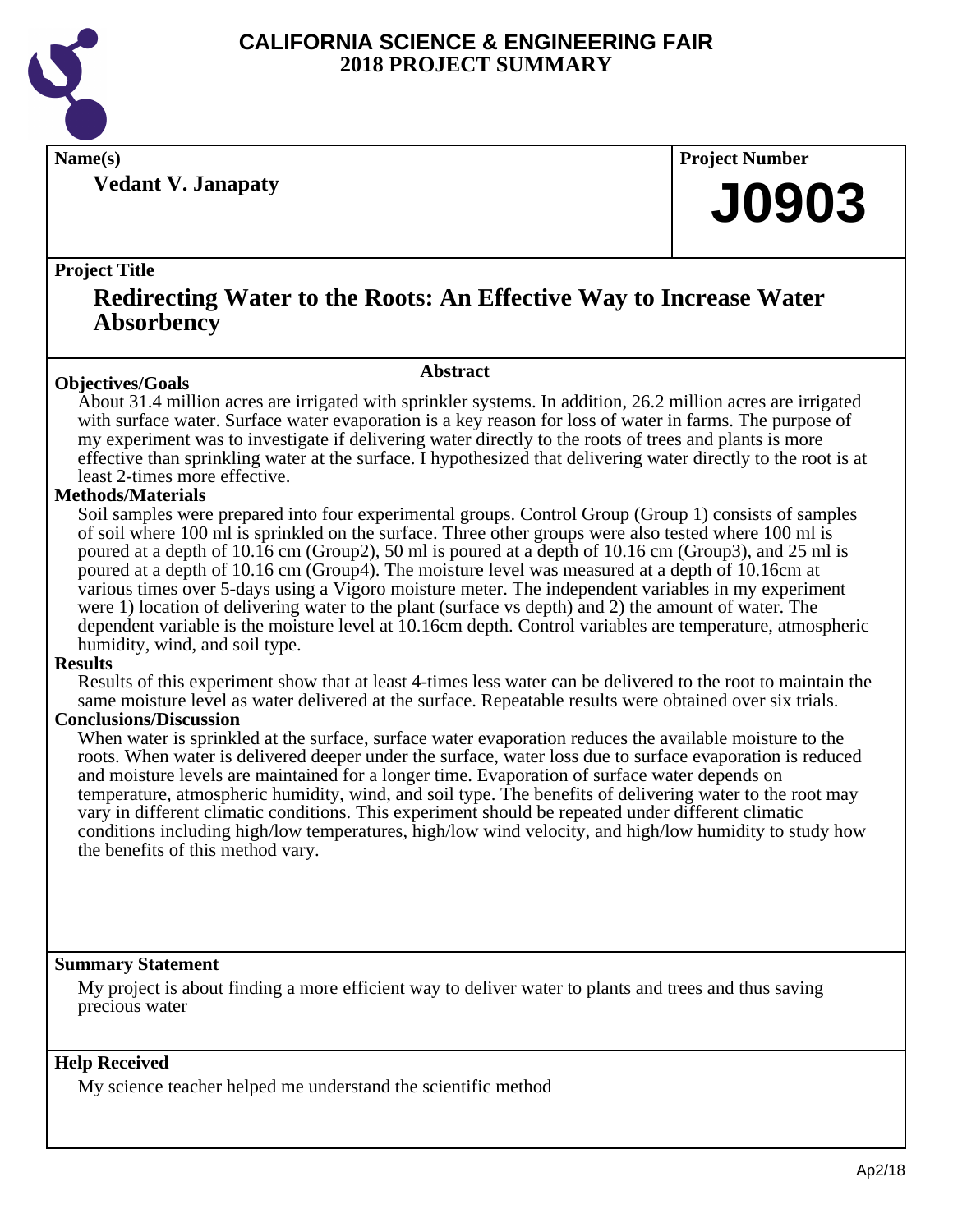

**Richard Li**

**Name(s) Project Number**

## **J0904**

### **Project Title**

### **The Concentration Levels of Carbon Dioxide in Pasadena over Certain Periods of Time**

### **Abstract**

The objective is, first, to measure carbon dioxide levels in the atmosphere, and compare it to carbon dioxide levels taken at Mauna Loa. Second, the objective was to find correlations between the time and concentration of carbon dioxide.

### **Methods/Materials**

**Objectives/Goals**

First, the data was taken from a Picarro CO2 Isotopic Analyzer. The data was all plotted on a scatter plot. The linear trend was calculated and subtracted. The new data was then split into four groups. The groups were sorted and averaged to come up with four seasonal variations. The points were then plotted on a scatter plot. The same was done with the Palos Verdes data.

### **Results**

First, the carbon dioxide concentrations and Mauna Loa concentrations both increased in ppm over 13 years. Next, there were correlations between the time of day, and the concentrations. The night time and winter had the largest concentrations of carbon dioxide. The drought period had a winter period that had much higher carbon dioxide concentrations than during other winter periods.

### **Conclusions/Discussion**

First, there was an increase in both background and Pasadena CO2 levels. Second, there were correlations. Night time had the highest concentrations because there was no sunlight, meaning plants can't perform photosynthesis. Winter has the highest concentrations because of the temperature inversions. The drought period had the highest concentration during winter, possibly because of wind speeds. Overall, there was an increase in CO2 levels, and there were correlations.

### **Summary Statement**

I analyzed thirteen years of carbon dioxide concentrations to find correlations between times of day and concentrations of CO2.

### **Help Received**

I analyzed the data myself. I was supplied the data from Professor Yuk Yung from Caltech University, and Dr. Sally Newman.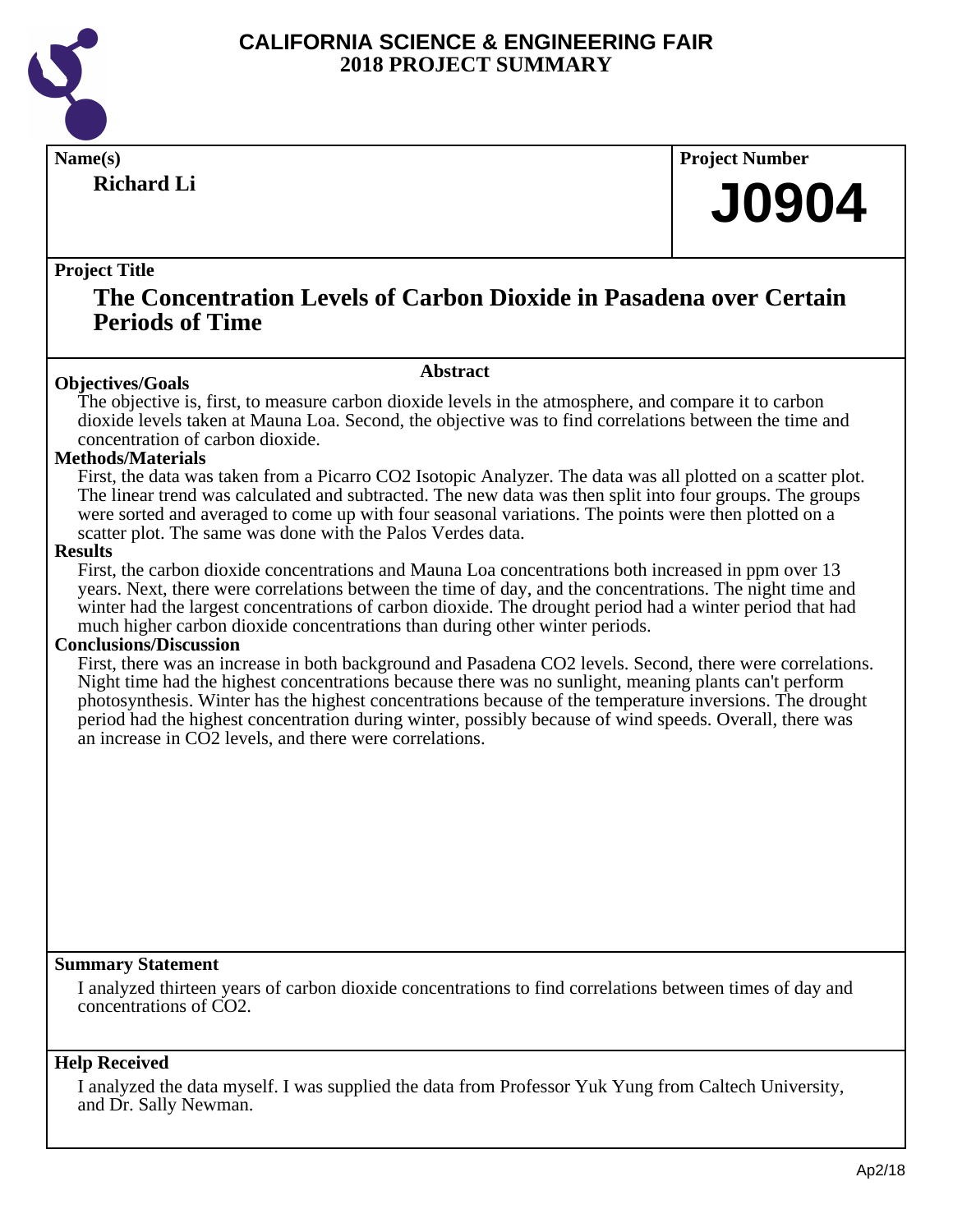

**Name(s) Project Number**

**Natalia N.Q. Marshall**

# **J0905**

### **Project Title Ice Killer: CO2's Effect on Solid H2O**

### **Objectives/Goals**

### **Abstract**

The objective of this experiment was to determine if blocks of ice exposed to air with increasing levels of carbon dioxide will melt faster than a block of ice exposed to air with an average level of carbon dioxide without air temperature being a factor.

### **Methods/Materials**

A block of ice, a container and press and seal wrap, balloons with air from lungs, car exhaust, and pure CO2. I collected gas of various CO2 concentrations in balloons and emptied the balloons into a sealed container with a block of ice. I measured the rate of ice melting over the next 24 hours.

### **Results**

In the experiments I ran blocks of ice exposed to pure CO2 melted 24 minutes quicker than the block of ice exposed to normal air. This was in spite of the fact that normal air block of ice 388.681 cm3 larger than CO2 block of ice.

### **Conclusions/Discussion**

Blocks of ice exposed to air with increased levels of CO2 melted faster than the block of ice in a normal air environment.This is likely due to the weakening of the structure of the ice crystals caused by CO2 interfering with the hydrogen bonding of the water molecules.In the environment filled with pure CO2 the block of ice melted 24 minutes quicker even though it was larger by 388.681 cm3 than the normal environment block of ice.At the 2 hour mark, the CO2 environment block of ice was 30.9% melted while the block of ice in the normal air environment was 13.3% melted. At the 22 hours mark, the block of ice in the CO2 environment was 94.1% melted while the block of ice in the normal air environment was 92.6% melted.

### **Summary Statement**

As measured by the increased melting rate of blocks of ice, ice exposed to air with increased levels of carbon dioxide melted faster than a block of ice exposed to normal air.

### **Help Received**

I designed the experimental procedure and collected the data myself, but I need help from my father purchasing the materials, collecting car exhaust, and sawing the blocks of ice.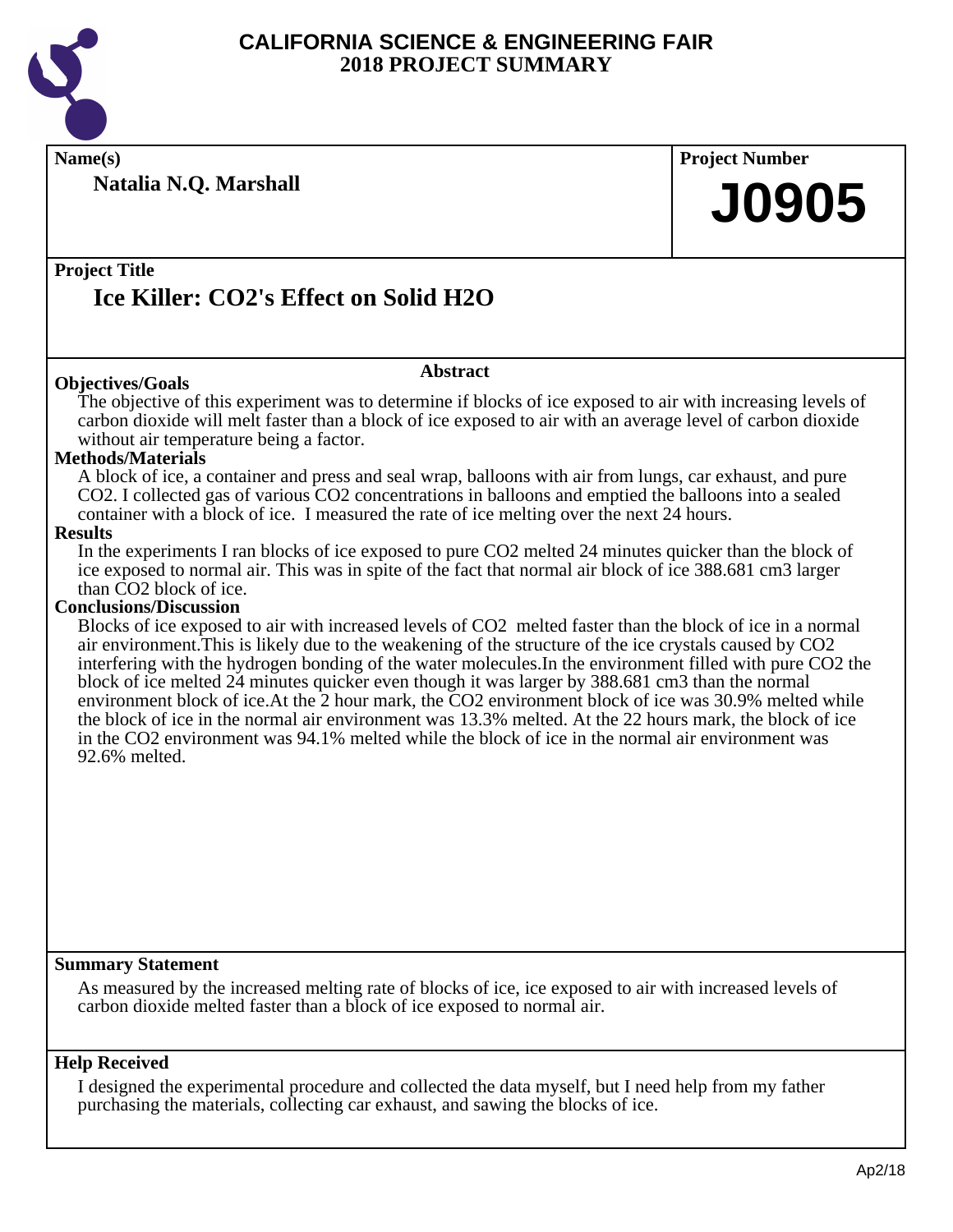

**Name(s) Project Number**

**Ellery B. McQuilkin**

### **Project Title**

## **A Tale of Two Slopes: Aspect Creates Microclimates**

### **Objectives/Goals**

### **Abstract**

I was curious to see if the different north and south facing aspects in Lundy Canyon create substantially different temperatures and snow depths due to varying amounts of sun exposure.

### **Methods/Materials**

I placed temperature sensors on the north and south facing slopes of Lundy Canyon in the Sierra Nevada at 100 foot increments ranging from 7400-7900 feet. My project collected data from November to February. I measured snow depth with snow poles and time-lapse cameras on both slopes, recording snow depth at 15 minute intervals. I made a spreadsheet to record snow depth levels from each picture. I measured sun exposure using 27000 time-lapse camera photos. I used Excel to calculate daily slope sunlight from my photos.

### **Results**

The north facing slope received 0.06% of the solar energy that the south facing received. In December there were 21 days with no sunlight, and when the sun rose high enough in the sky to finally shine on the north facing slope it had low solar energy, because of its low angle in the sky. I found that this caused the north facing slope to have colder temperatures and a longer duration of snow coverage. The south facing slope was up to 14°C warmer than the north facing slope during the day, but cooled down to similar temperatures at night. The south facing slope experienced a large temperature range.

### **Conclusions/Discussion**

Both slopes create microclimates, places where the topography affects the local climate. The large temperature range of the south facing microclimate stresses rocks, which results in more rock falls. The north facing microclimate can be, at least temporarily, a refuge from climate change for hundreds of plant and animal species that need colder temperatures and deep snow coverage to survive.

### **Summary Statement**

Due to different aspects, Lundy Canyon slopes have different sun exposures, creating microclimates with different temperatures and snow coverage.

### **Help Received**

A big thanks to all the great people who helped me with my project: Dr. Connie Millar was my science advisor and loaned me iButtons. Dr. Greg Stock helped me with Lundy Canyon and geology background. My dad (Geoff) helped me with my experiment in the field. My mom (Sarah) helped me with display

**J0906**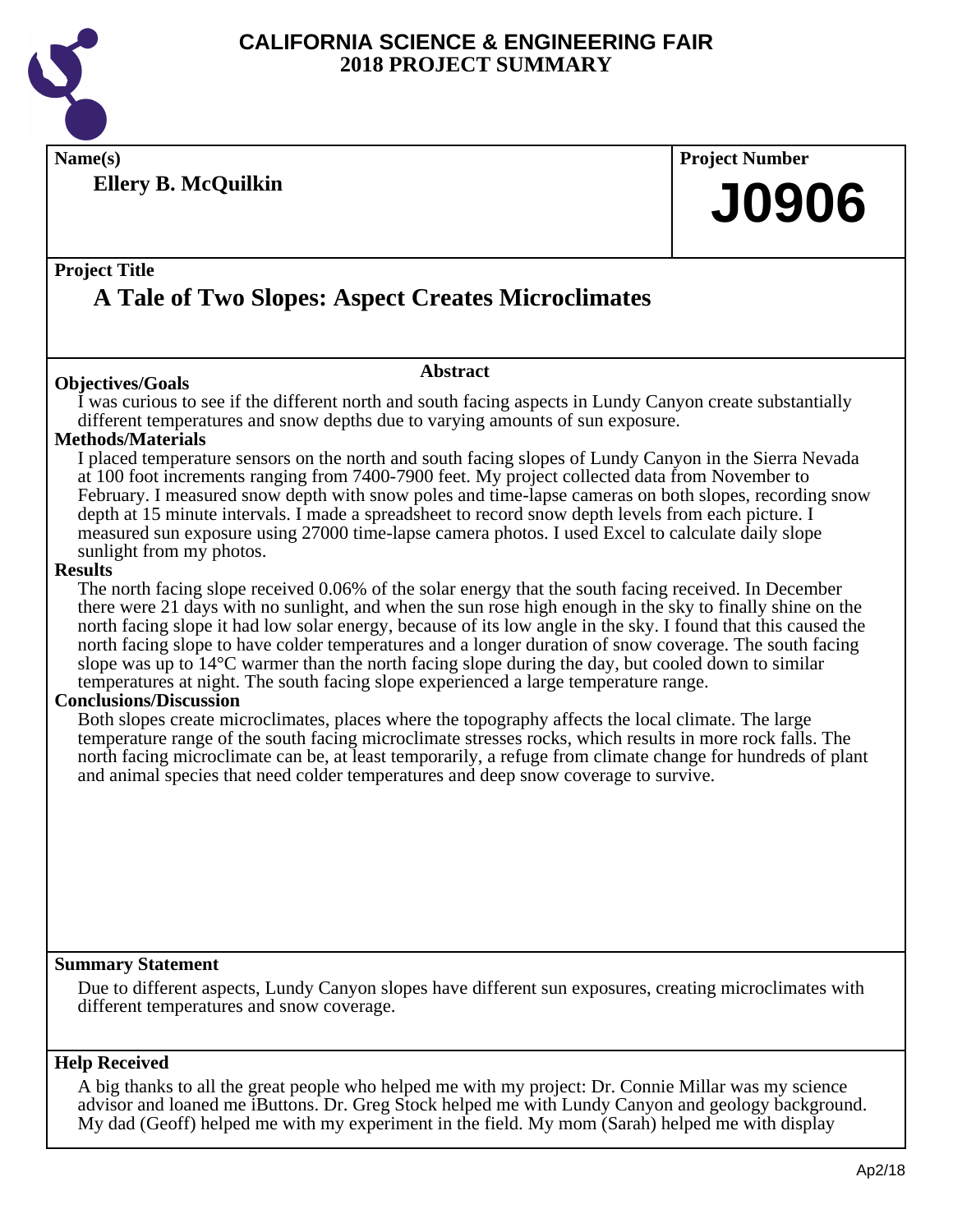

**Arya H. Sadeghi**

**Name(s) Project Number**

## **J0907**

**Project Title Shake! Shake! Shake!**

### **Abstract**

**Objectives/Goals** I hypothesized that if I build a working seismograph that can measure seismic waves caused by ground movement, then the seismograph will be able to detect the nearby vibrations and measure their intensity. I chose this project because as a Southern California native, I was curious to understand the science behind earthquakes. With this project, I aimed to create a seismograph that could detect different intensities of seismic waves.

### **Methods/Materials**

My seismograph was built with several wooden parts along with white paper rolls, an Aslong DC geared motor, Pixnor speed controller, and a binder clip. It was built using a hand drill, electric hand saw, a level, and sandpaper. The seismograph was built entirely from scratch. The science behind the seismograph is proven by Newton's first and second laws of motion, which I used as guidelines to understand seismic activity.

### **Results**

First, I measured the differences in the seismic waves when balls of different weights were dropped from different heights. Overall, I noticed that balls with a larger mass dropped from a certain height produced larger seismic waves than a smaller ball dropped from the same height. In this project, I used weighted balls of 907.2g, 1814.4g, 2721.6g, and 3628.7g, and dropped each from heights of 33cm, 66cm, and 99cm. The largest amount of seismic activity was recorded when a ball of 3628.7g was dropped from 99cm, producing a surface wave of 5mm. While, the smallest amount of seismic activity was recorded when a ball of 907.2g was dropped from 33cm, producing a surface wave of 0.92mm. After gathering my data from my different tests, I proved that I built a successful seismograph with the ability to detect different intensities of seismic waves.

### **Conclusions/Discussion**

This project proved that simple machines can be made to make understanding earthquake magnitudes simple and accessible. For future application, the technology of the seismograph can be further developed to identify earthquakes before the occur. In my results, heavier objects caused a greater amount of seismic activities than lighter ones. This information can be applied to the architecture of earthquake-heavy regions, such as the Ring of Fire. Earthquake simulations may be created in order to test the integrity of a building. Overall, my seismograph showed distinctions in seismic wave intensity, and proved that speed, mass, and height affect the magnitude of seismic waves.

### **Summary Statement**

In this project, I built and tested a seismograph in order to understand ground movement by measuring seismic waves.

### **Help Received**

Project built at home under supervision of a parent. Portion of project done at Amtrak/ Metrolink Moorpark and Simi Valley locations.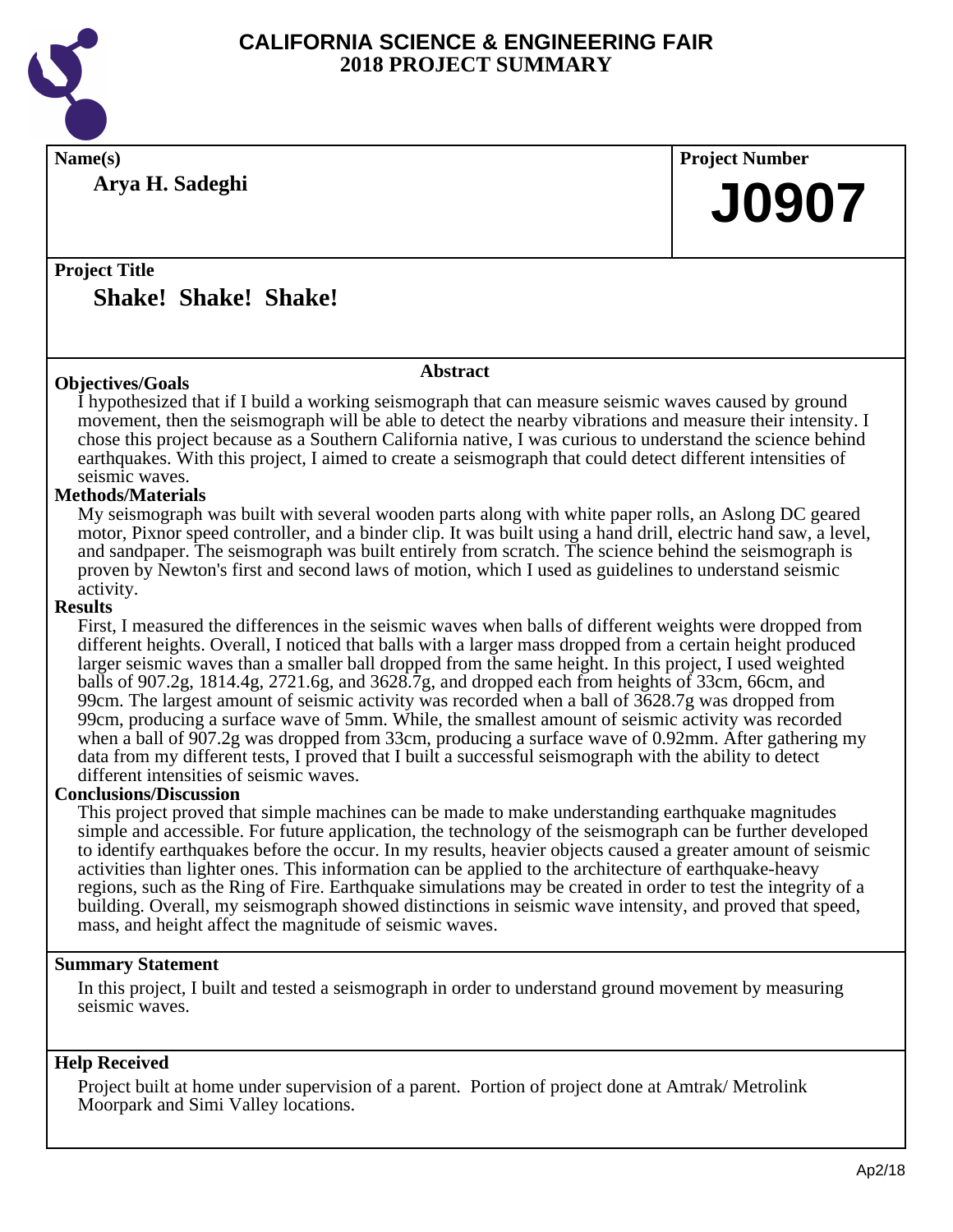

**Name(s) Project Number**

**Alexander T. Severinghaus**

### **Project Title**

## **Evidence of Increased Photosynthesis: Comparing Ratios of Oxygen Isotopes**

### **Objectives/Goals**

**Abstract**

The purpose of this project was to discover whether the ratio of 18O to 16O has changed in the atmosphere over time. Oxygen 18 is a stable isotope of oxygen, and the ratio of oxygen 18 to oxygen 16 can tell us about ancient atmospheres. I chose this project because I have heard a lot about climate change, which affects rainfall, farming, and water supply. After some research, I became interested in 18O and how its ratio to 16O can tell humans about past climates. I hypothesized that the ratio has been impacted by human activities over time which influence photosynthesis and climate. I expected to see an increase in 18O in the atmosphere from human activities.

### **Methods/Materials**

I began by obtaining a modern air sample using an air pump and a two liter flask. I transferred the sample to a pipette, through a trap with liquid nitrogen to eliminate carbon dioxide and water vapor, then into a dip tube in liquid helium at 4 Kelvin for 10 minutes. I repeated this process with an air sample taken in 1974, but first pumped the air from its tank into a pipette at 0.1 liters per minute with a flow meter. I placed the dip tubes in the mass spectrometer for analysis.

### **Results**

I evaluated about 1,000 measurements with the mass spectrometer. I only used 880 of these measurements because some measurements were contaminated due to accidental fractionation. I made 192 measurements of 2018 air, and 688 measurements of 1974 air. The result of the 2018 air was that the ratio of oxygen 18 to oxygen 16 averaged to be 8 parts per million. The result of the 1974 air was that the ratio of oxygen 18 to oxygen 16 averaged to be -11 parts per million. So, the change is 19 parts per million. I also found that the oxygen value has decreased from 1974.

### **Conclusions/Discussion**

However, the change of the ratio of oxygen 18 to oxygen 16 was not significant due to fractionation when handling the sample. I cannot conclude that there was a change in the ratio in the atmosphere. If I were to repeat this project again, I would take 10 non-contaminated air samples of 1974 air and 2018 air, without any fractionation occurring. Because the oxygen value has decreased from 1974, my findings show that the depletion of oxygen is consistent with the increase of CO2, driving climate change.

### **Summary Statement**

The purpose of this project was to discover whether the ratio of oxygen 18 to oxygen 16 has changed in the atmosphere over 44 years.

### **Help Received**

I had help from my parents to drive me to Scripps Institution of Oceanography at UCSD where I performed my experiment. I was supervised at the laboratory but I completed my experiment by myself. I also received help from Scripps laboratory personnel, Dr. Jeffrey Severinghaus, Alan Seltzer, Benny

**J0908**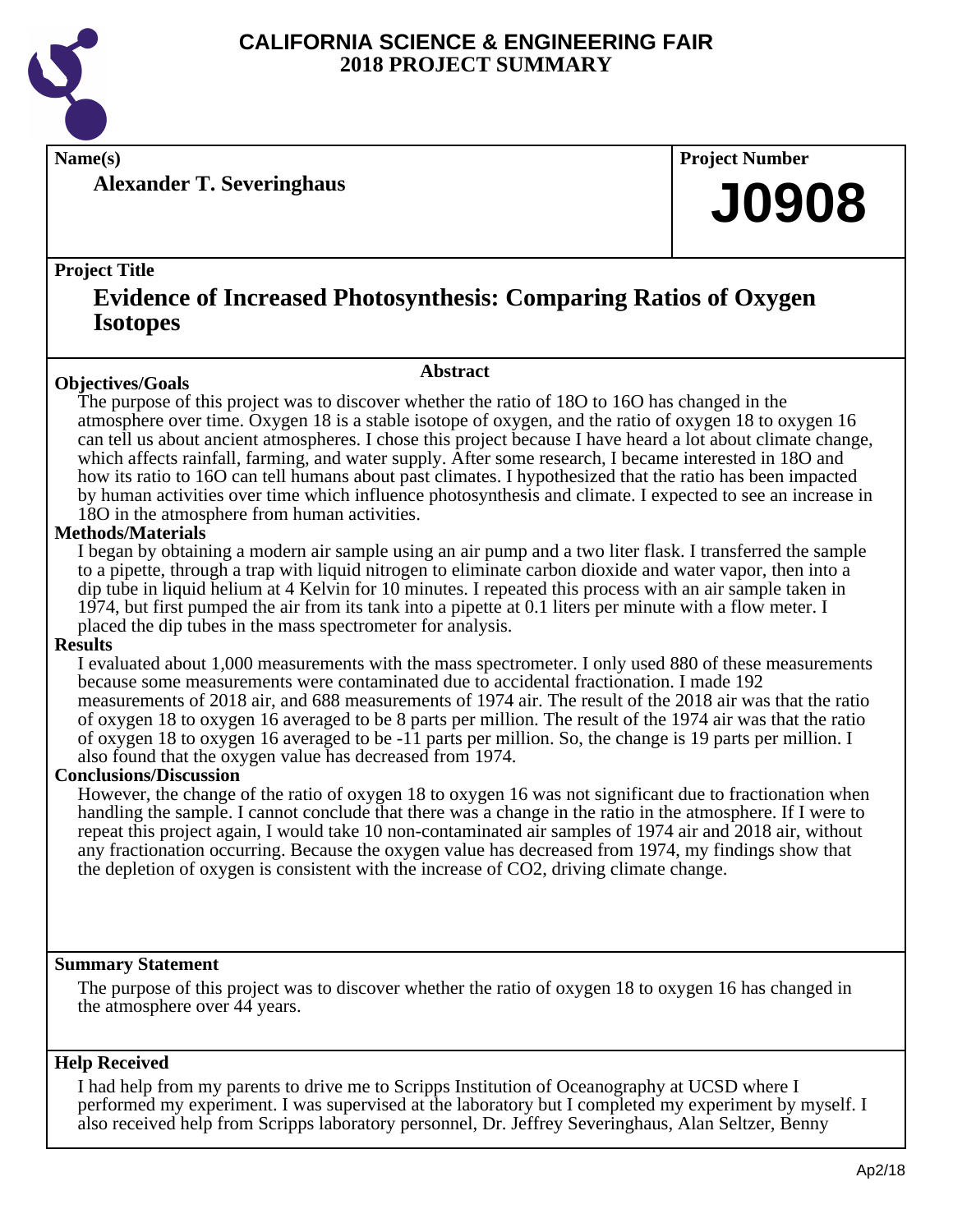

**Name(s) Project Number Kayla L. Snyder**

**J0909**

### **Project Title Which Type of Terrain Will Erode the Least?**

### **Abstract**

**Objectives/Goals** I put soil in 3 different containers and left one with just soil, another one with just pebbles, and the last one with weeds and grass because it had roots. I then poured water on it and watched the water flow out of the containers containing different amounts of soil being carried with it. I discovered which type of terrain helped prevent the greatest amount of erosion to the soil.

### **Methods/Materials**

3 large empty bottles, 3 medium sized empty bottles, soil, small rocks and pebbles, and grass/weeds. Procedure: Step 1: Get 3 of the 6 bottles and draw one large rectangular hole on each of them to use as an outline to cut on. Step 2: Cut out the rectangles in the bottles. Step 3: Use the other three Coke bottles and cut the top off horizontally and keep the bottom part. Step 4: Fill all three bottles with soil and press down firmly on the soil to make sure it's compact. Step 5: Leave one of the bottles filled with soil. With the second bottle, put a layer of rocks over the top of it. With the third bottle, plant some grass in the soil. Step 6: Get the bottoms of the bottles and twine and wrap the twine around the top and bottom so it looks like U-shape and tape it in place. Step 7: Tie the twine onto the tip of the large water bottle so it hangs from it. Step 8: start pouring equal amounts of water into the three water bottles and see how much of the soil is carried with the water and falls into the small bottle connected. Step 9: Record your data and decide which type of terrain helps soil erode the least.

### **Results**

I discovered that pebbles on top of the surface of the soil is the best way to keep land from eroding. The water came out very clear so you could see through it and see the other side. I learned something new because I thought the water would go through the crevices and the soil would erode a lot. The pure soil did the worst because there was a lot of soil that traveled into the other water bottle and the water was very dark and almost looked black.

### **Conclusions/Discussion**

In conclusion, the best way possible to keep your yard or some type of soil from eroding because of water, is to put a layer of rocks on top of the soil. There are many different types of erosion and water erosion is something we see very often because of heavy rainfalls. There have been many recent floods and landslides that were washing away homes, cars, plants, and much more.

### **Summary Statement**

My project is about me experimenting with three different terrains and discovering which one will prevent the most erosion.

### **Help Received**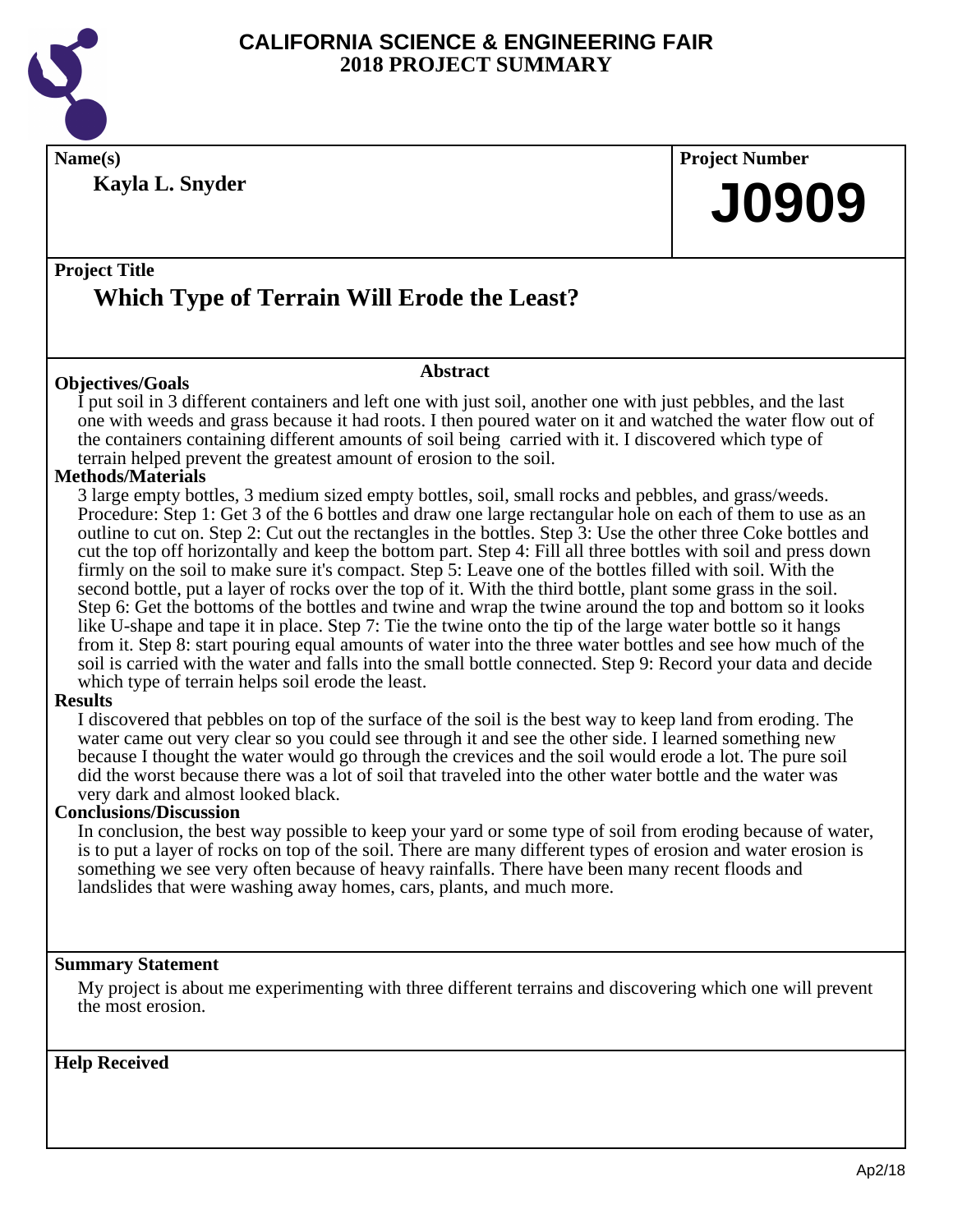

**Cameron Steagall**

**Name(s) Project Number**

# **J0910**

### **Project Title**

### **Is There a Relationship between Soil Density and Water Evaporation Rates?**

### **Abstract**

**Objectives/Goals** The objective of this project is to determine if different soil densities affect evaporation rates.

### **Methods/Materials**

In 4 tests, measured the weight of 4 types of soil (sand, loam, clay and potting) with added water 2 times each day over a period of 3 days. Materials: pots, soils, water, scale and measuring cup

### **Results**

Water evaporation rates were independent of soil density. The most dense soil was sand and the least dense was potting. Clay soil had the greatest water evaporation rate at 18 grams and potting soil had the least at 11.75 grams.

### **Conclusions/Discussion**

The density of soil did not have an impact on water evaporation rates during the test cycle of 3 days. Further testing would need to be conducted to understand the longer term implications of which soil is best to hold water for specific plants.

### **Summary Statement**

As measured by weight, I found that soil density does not affect water evaporation rate.

### **Help Received**

I designed and conducted my tests by myself after researching my topic.